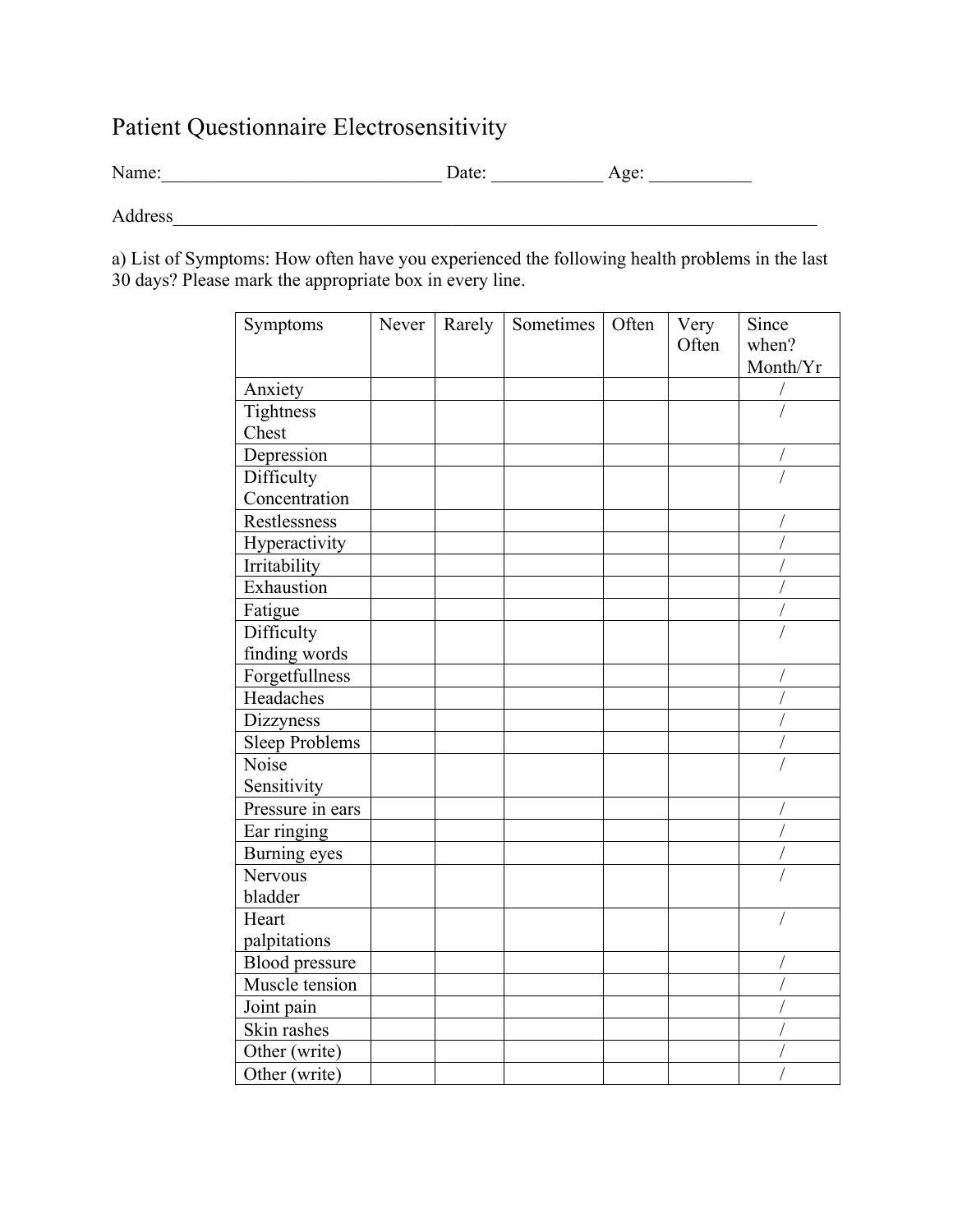## b) Variation of health problems depending on time and location

| Which health problems do you perceive to be<br>the most severe?                                                                     |  |
|-------------------------------------------------------------------------------------------------------------------------------------|--|
|                                                                                                                                     |  |
| Since when have you been experiencing these<br>health problems?                                                                     |  |
| At what times of the day or week or month do<br>the health problems appear?                                                         |  |
| Is there a place where the health problems<br>increase?                                                                             |  |
| Is there a place where the health problems<br>increase or are particularly severe?<br>(e.g. at home, work)                          |  |
| Is there a place where the health problems<br>recede or disappear altogether?<br>(at work, home, vacation, friends house,<br>parks) |  |
| Do you have an explanation for these health<br>problems?                                                                            |  |
| Are you experiencing stress, e.g. due to<br>changes in your personal life?                                                          |  |
| Please list any environmental assessments<br>made, measurements made or any measures<br>taken up to now.                            |  |
| Please list any environmental medicine<br>diagnosis and treaments given up to now.                                                  |  |